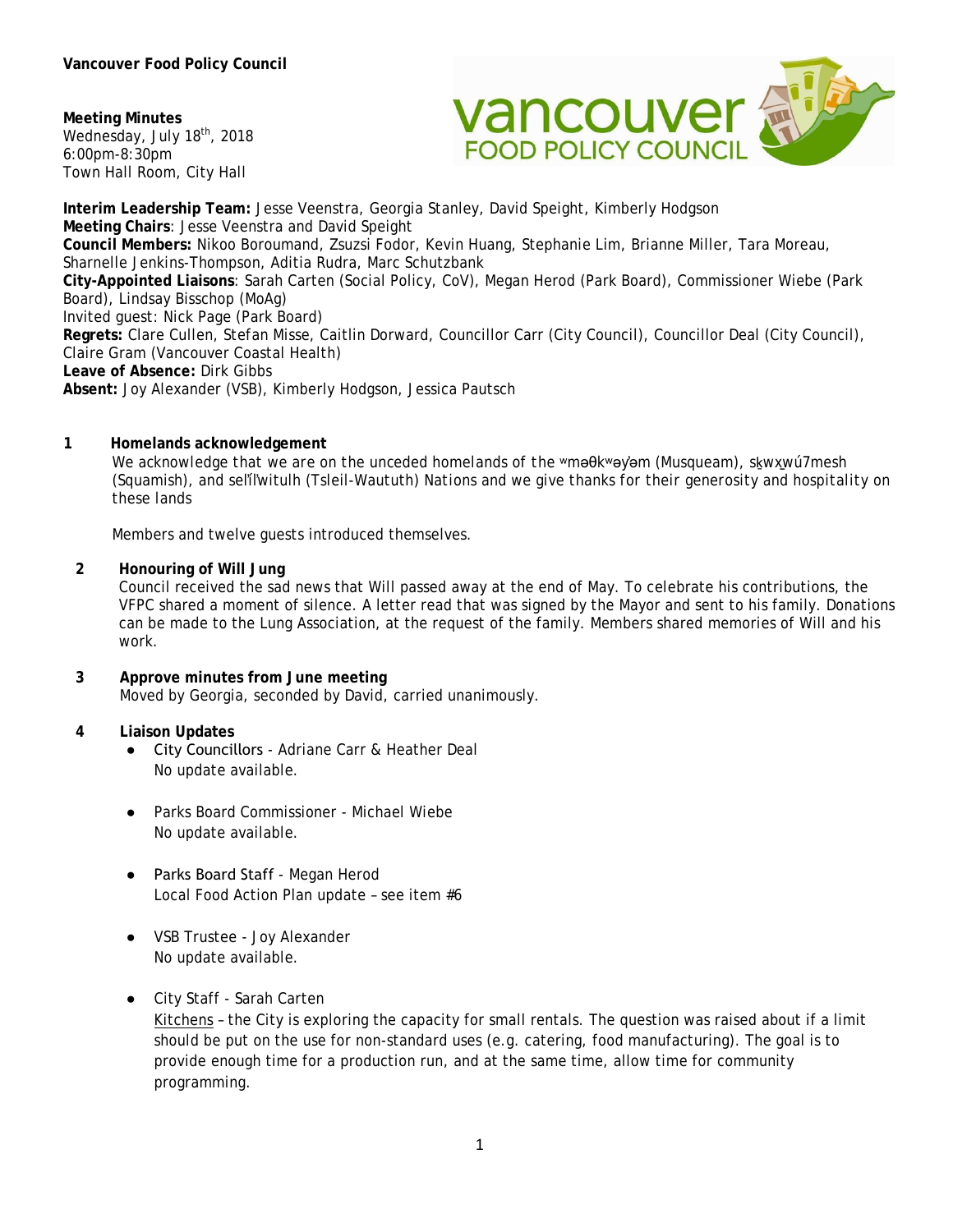### Discussion

- Suggestion to have hierarchy to prioritize groups wanting to rent
- A cap may make it harder for neighbourhood houses to get revenue.
- New uses cannot take away time for programming for existing meal provision.
- Organizations could block hours for programming, and open other times for alternate uses.
- Organizations should be able to negotiate what is in their space.
- It was noted there are different mandates for community centre vs neighbourhood houses.
- It was suggested to engage community and businesses.
- Consider if the use supports the mandate/mission of the organization, or if it is a financial decision. This is important for City-run facilities, as the City wants to support local businesses.
- It was noted that the kitchens were not built as commercial spaces.

Given the discussion, it seems a hard cap is not needed, but principles can be developed and used at the discretion of organizations. Guidelines around how to resolve conflict may also be needed.

Food Assets – The Google doc is still active, and members are invited to provide further comment. The City will use the VFPC endorsement process, with a goal of finalizing the discussion at the October meeting. Members were asked to identify further actions needed in advance, to ensure there is agreement with the outcome. The Cultural Communities advisory council declined to engage, as they were unsure of what their contribution would be. Both the Healthy City and Resiliency Strategy will be engaged, along with other internal groups. The hope is that the definition and principles can be used as a decision-making tool.

# **Discussion**

- It is unclear how the definition will be operationalized in the food strategy 'reheat'.
- The definition is not intended to lead to specific actions. It is hoped that by using a systems view of food assets, that the definition and principles can be used to guide decisions for grant allocations, major strategies, and other areas. ACTION: Sarah will explore and provide some examples of where the definition could being used.
- It was noted that the formal definition does not include all the conceptual ideas included in the principles. There was general agreement that it should be broadened.
- 'Assets' may not be the best term, and is used in the absence of a better term.
- ACTION: Sarah will continue working on it, and bring back in October. With other strategies moving forward and given that this council disbanded, it can be powerful to say that the VFPC supports this. Would be a document on website.
- It is Important to know who will refer to this definition, and if they are binding principles.
- There has been informal community engagement, recognizing it can be difficult for groups to imagine the relevance, and while it is recognized that this is culturally important, they are unclear on how to engage.
- In light of cultural development and aspects of property and licensing, it is clear that food and culture cannot be separated from these. It was recommended to continue trying to engage with the Creative City Strategy.
- Vancouver Coastal Health Claire Gram No update available.
- Ministry of Agriculture Lindsay Bisschop No update available.
- **5 Park Board Update - Local Food Action Plan (LFAP)**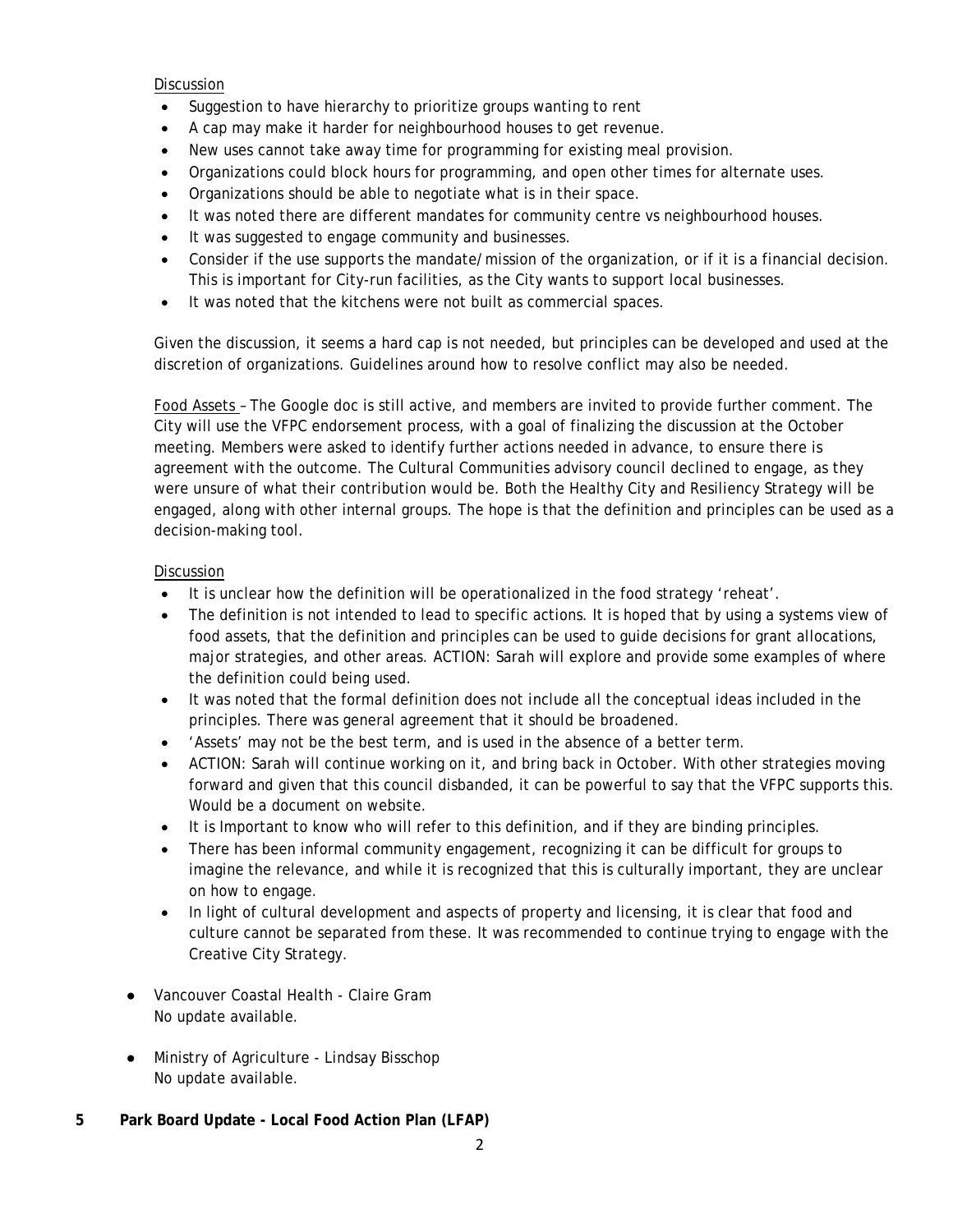This update responds to the VFPC motion of Feb 2018 that requested an update on the LFAP. The Park Board commissioners were also updated on key progress to date through a memo sent on July 12.

The LFAP was finalized in 2013 as a forward-thinking planning document. The update will begin at the end of 2018. The LFAP set four priority areas:

1 Increasing physical food assets, including pollinator gardens (not only food gardens). More funding has been provided through garden infrastructure grants. A new garden at Van Dusen provides education and is food bank-focused.

2 Sustainable and local food economies – this includes farmers markets, field houses, and concession strategies.

3 Expanding Engaged and Capacity Rich Food Networks – this includes the Sustenance Festival, and a new active net category for food to connect programming to residents. Neighbourhood matching funds are also available, with dedicated funds for food projects. Soil generation is an area where more work needs to be done, as it overlaps with the concession strategy and waste management, and ties in with larger City work. There have been challenges to identify where to house facilities, and questions about if it is still needed given that the City has a regional system in place.

#### 4 Planning initiatives

In October, an update will look at what was achieved and what work needs to continue. A foundation for community engagement will also be set, to ensure the process is community driven. Questions about what has changed, what emerging priorities there are, who should be engaged and how, will be addresses.

The VFPC was asked how they would like to be engaged (during meeting time, through a working group, workshop, etc.). In the fall, a pre-strategy scoping with the VFPC and others will determine how people will be involved. The plan is to complete the update in 2019 with a goal of getting it approved by the Park Board in fall 2019.

#### Discussion

- O The plan come from a task force with broad participation; a similar committee could be struck for this.
- An integrated document (with City, VSB) could lead to better connections between policies. There is a political dimension to that decision. While some strategies (e.g. Biodiversity strategy) are shared by Park and City, there can be benefits of having them separate to allow for specific focus. There is a larger gap with the VSB. In the case the documents remain separate, there can be better coordination (e.g. definition of food assets)
- As this council disbands in the fall, it will be hard to engage formally, although informal conversations can happen.
- The VSB is exploring its land use, and the staff working in Sustainability may want to engage. Park land is used as required space for VSB.
- The Park Board has proposed \$400k for gardens and local projects in the capital plan for the next 4 years to fund staff time and on-the-ground work, but has not yet been approved. The last capital plan had \$300k for local food and \$300k for environmental stewardship.
- The engagement process can be rethought in October. While informal conversations are good, formal conversations will be more meaningful. If a formal motion around stakeholder engagement is needed, it can be brought to VFPC in October.

#### **6 Sustenance Festival Report – Stephanie**

The festival is focused on arts, food, and culture. In 2016, funding was cut, and it was decided to rethink the event, noting that it had attracted mostly white, middle-class people and did not represent the diversity of the City. Using an asset-based lens, it was decided to explore what minority groups are currently doing and how they can be better connected and supported. Through meetings with community leaders, it was learned that there are issues of discrimination, and that people are cynical about being over-consulted and underrepresented. Given this, it was decided that rather than focus on one single event, that small grants would be offered and a fall celebration will be planned, partnering with the Food Summit and Neighbourhood Houses for food. The importance of relationship-building is key to build trust so people can feel safe working with contracted consultants. The 50-page report showcases what is happening at the grassroots level. To encourage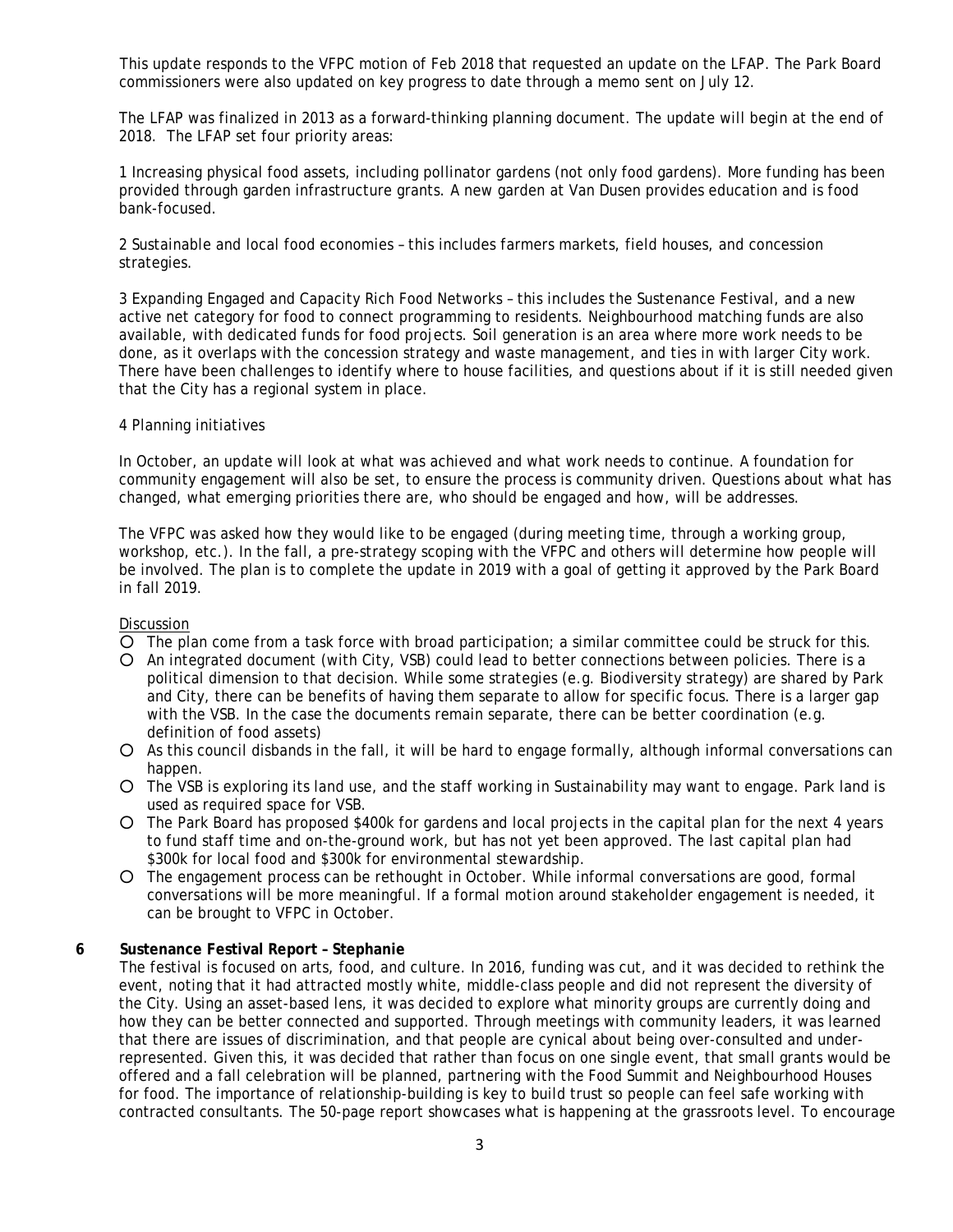more engagement, relationships must be built with those that don't necessarily identify as 'foodies', and to involve people as leaders, not only participants. It was noted that resources are needed to carry out this work.

### Discussion

- The report can be leveraged to table a motion to move the issue forward.
- An Executive Summary would be helpful to distill key recommendations/guiding principles, and lead to an appropriate engagement process.
- As this is a complex issue, a task force could be engaged on this, and would help with the work to update the LFAP.
- The report itself is specific to the Sustenance Festival; broader issues and implications can be found in the appendix.

ACTION: Steph will keep the VFPC informed about the development of the Executive summary, which can lead to the development of a motion.

# **7 Escobar Restaurant Update**

Both the letter and motion have been worked on further and drafts have been circulated to the VFPC. Community members continue to follow the development of the issue. They have been blocked on social media channels, and are focusing on trying to ensure this can be avoided in the future. The draft motion recommends that resources should be allocated to three areas. There is not a full understanding with some food and beverage actors, and some are looking for the City's perspective. The question was raised about the separation of food and history, and how this relates to welcoming spaces. It was decided to focus on the open letter, as it will have a wider reach than the motion, which only goes to council.

Motion:

To approve open letter regarding Escobar restaurant, pending final edits.

Moved by Steph, seconded by Nikoo, carried unanimously.

Members are asked to consider their roles as individuals to mobilize their networks and share the letter.

# **8 VFPC 2018 Key Priorities Council Engagement**

Each group had 5 minutes to caucus and 15 minutes to engage the entire VFPC in dialogue on their priority

● Reconciliation & Decolonizing the Vancouver Food System

A survey had been circulated to members with two questions. It was noted that the working group would benefit from more members - members are asked to contact Nikoo if interested. The first question asked "What did you take from the workshops?" Responses included: increased awareness of the issue, awareness of unintentional actions, there are gaps in knowledge (e.g. protocol), appreciation for Brad's story and Dawn's protocol, an example of how development could be done, concern of cost and question if work could be done through self-study, and that Brad's workshop was informational but general. The second question asked "What areas would you wish to explore further?" Responses included: building relationships with urban indigenous community and local first nations, supporting existing work around indigenous food sovereignty, embracing decolonized ways of operating, exploring Dawn's suggestions for action, further suggestions for first priorities, to suggest to future council, examining what could be done in the next few months and intersections with other groups, and endorsing the policy brief by Dawn.

#### Discussion

- Cost of workshops the question of value for the cost of the workshops is problematic. There is history and reasons why not to trust this group; it is not a safe space for an indigenous person. The workshops help to be voice for those who are not here.
- Dawn's workshop is scheduled for Aug 15. She has access to the survey, and can base the continued work on that.
- Institutional memory how can these conversations stand with the new council? The next council can be set up with the priority areas, which can be made more public on the website. More funding will be needed; the VFPC will need to commit to raising funds.
- Food on the Election Table